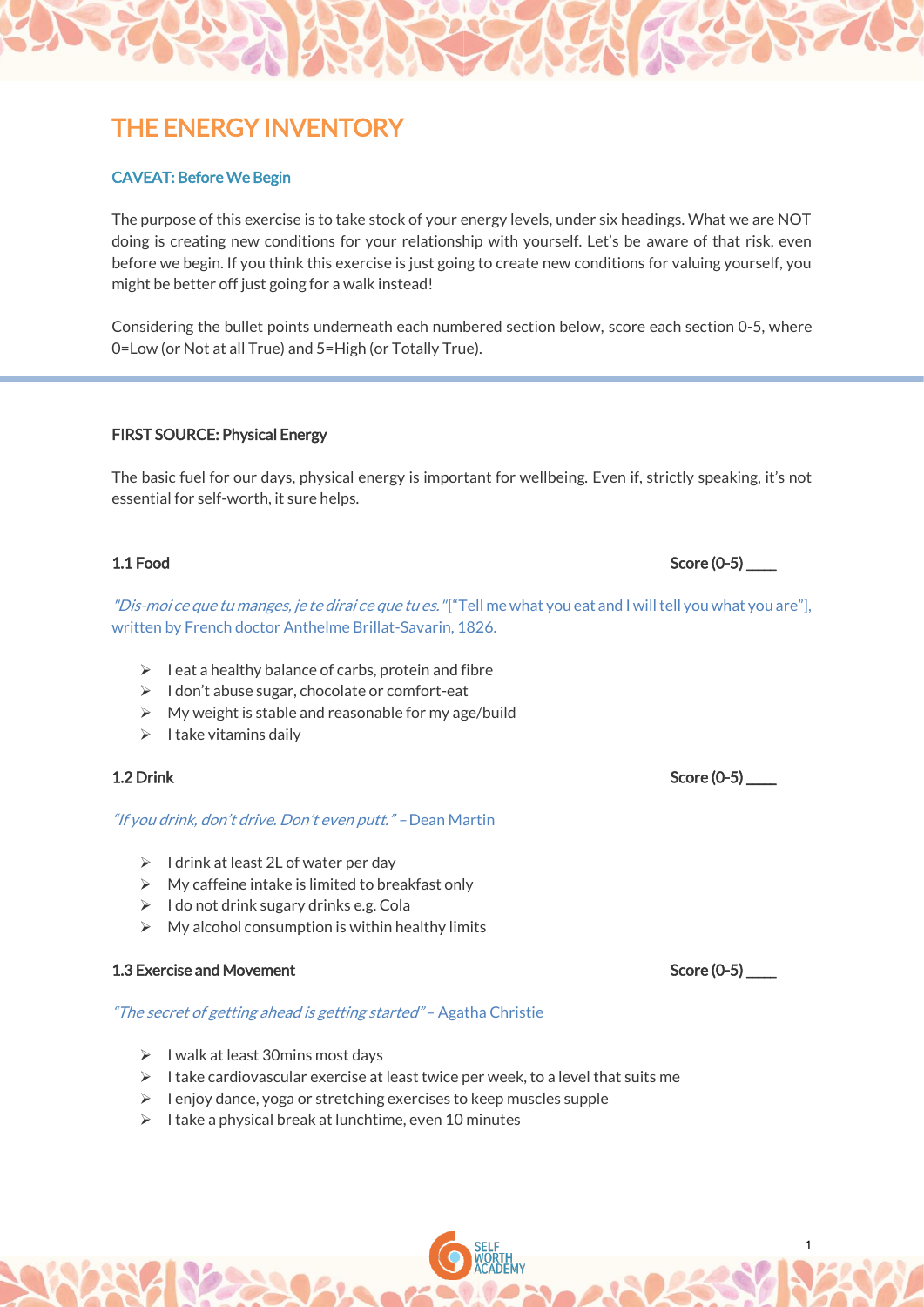# 1.4 Sleep, Rest & Play Score (0-5) \_\_\_\_\_

# "A field that is rested gives a beautiful crop" - Ovid

- $\triangleright$  I rise early, at my ideal time, which is  $\perp$
- $\triangleright$  I relax for at least an hour before bedtime, avoiding work or mental effort
- $\triangleright$  I don't drink caffeine after 15h
- ➢ I go to bed at my agreed time, which is \_\_\_\_ and get a good night's sleep
- $\triangleright$  I take exercise early v. late, ideally before 4pm
- $\triangleright$  I have several sources of pleasure in my life: things / activities that I enjoy for their own sake

Physical Energy Subtotal: \_\_\_\_\_\_\_\_\_ (max 20)

# SECOND SOURCE: Environmental Energy

The energy and confidence that comes from how we interact with the world around us, including how we organise our daily life.

# 2.1 Self-organisation Score (0-5) \_\_\_\_\_

"The nicest thing about not planning is that failure comes as a complete surprise, rather than being preceded by a period of worry and depression." — Sir John Harvey-Jones

- $\triangleright$  I practice an "email-diet" i.e. there is some focus-time in each day when I am not reading emails or being interrupted by messages
- ➢ For any one day, my task list does not exceed seven items; I have delegated (or dropped) everything else
- $\triangleright$  I can work efficiently, in 15-min time blocks (or less)
- $\triangleright$  I carry a buffer-list of things I can do while waiting for meetings to start, or while stuck in travel
- $\triangleright$  I consistently plan for the day, week and month ahead. Life doesn't just "happen to me"
- $\triangleright$  I am usually punctual, with some reserve of time when I can do tasks from my buffer-list

# 2.2 Physical environment  $\sim$  2.2 Physical environment Score (0-5)

"Space-management is even more important than time-management" — Thomas Leonard

- $\triangleright$  My working area is clean, with adequate space, light and air
- $\triangleright$  My computer is adequate for the job, i.e. no crashes, or "hanging". IT is reliable
- $\triangleright$  My car is reliable and clean; insurance and tax is up-to-date
- $\triangleright$  I feel good in my home / office: I'm happy for anyone to visit now
- $\triangleright$  My papers and bills are up-to-date and filed away
- $\triangleright$  There is beauty in my life

2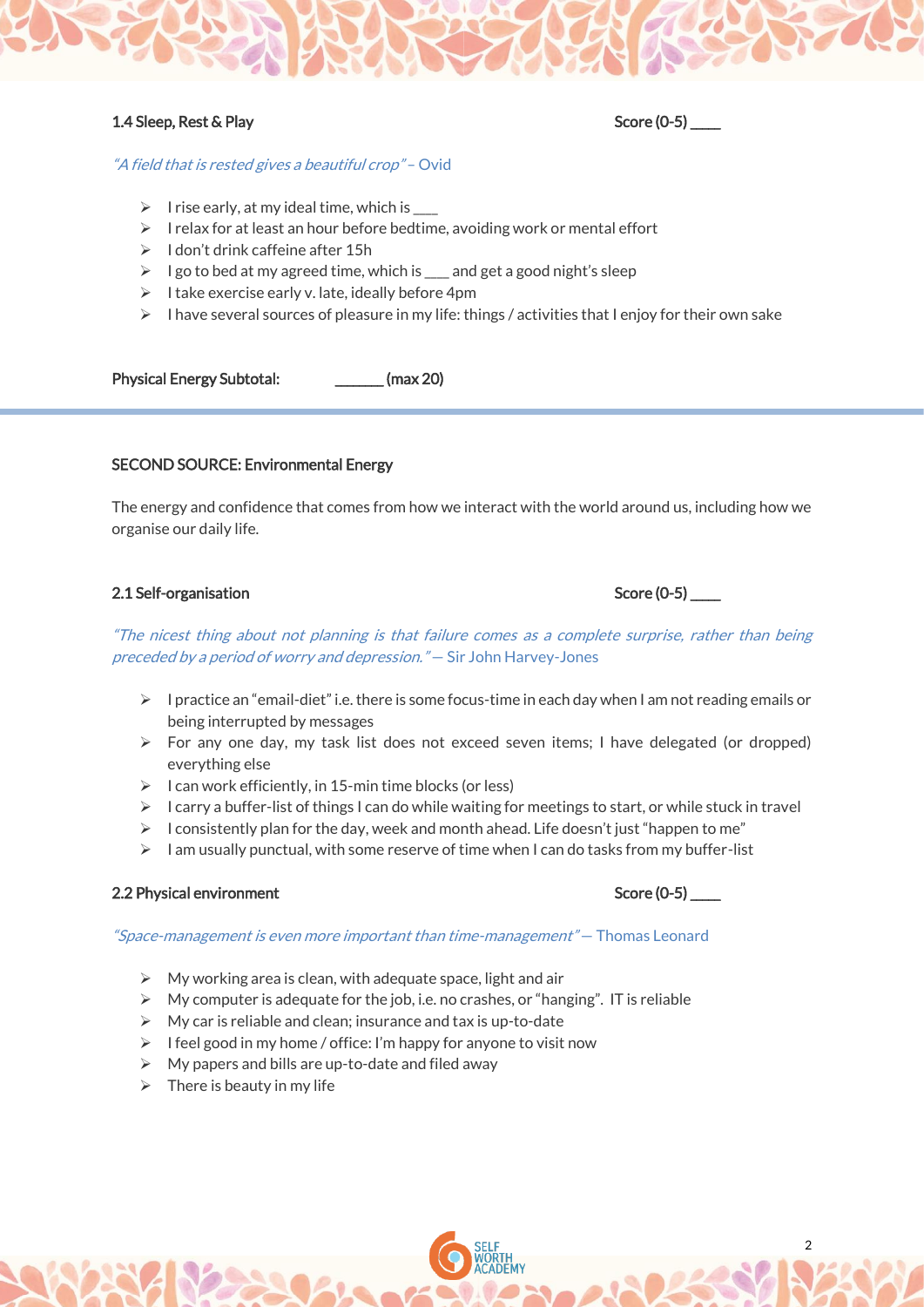

# 2.3 Support Score (0-5)

# "None of us is as smart as all of us" – Ken Blanchard

- $\triangleright$  At work, I/we have in place a reliable form of IT support, accounting, administration, legal, web, etc., so that I can devote myself 100% to my core job
- $\triangleright$  When I get stuck, I can usually ask for help
- $\triangleright$  I have a contact-management system that enables me to keep in touch with all the people I need to
- $\triangleright$  There are no tax-, legal- or residency clouds hanging over me
- $\triangleright$  I have adequate insurance
- $\triangleright$  Beyond prudent planning, I am not worrying about money at other times

# 2.4 Work environment

| Score (0-5) |  |  |
|-------------|--|--|
|-------------|--|--|

# "No one can whistle a symphony. It takes an orchestra to play it" – H E Luccock

- $\triangleright$  I have considerable autonomy over how I spend my time
- $\triangleright$  My objectives are reasonable
- ➢ When I express my point of view, I am listened to. The culture of the organisation encourages ideas and initiatives
- $\triangleright$  If I disagree with a course of action, it is safe to express this
- $\triangleright$  There is flexibility to attend to family and health issues
- $\triangleright$  I can take my full holiday allowance (If self-employed, I can take at least four weeks holiday per year)
- $\geq 1$  am not unduly distracted by office politics
- $\triangleright$  I enjoy coming to work on a Monday morning
- $\triangleright$  Rewards: I am reaping high financial or professional rewards
- $\triangleright$  Recognition: I am recognised by my peers

Environmental Energy Subtotal: \_\_\_\_\_\_\_\_ (max 20)

### THIRD SOURCE: Mental Energy

The energy that comes from mental agility, a sense of mental aliveness and the ability to manage our attention.

# 3.1 Focus Score (0-5) \_\_\_\_\_

3

### "Obstacles are things a person sees when he takes his eyes off his goal" – E Joseph Cossman

- $\triangleright$  I have short-term goals (for this day, week) that keep me motivated
- $\triangleright$  I can manage my attention and prevent distractions
- ➢ I feel I am making progress
- $\triangleright$  My goals are realistic and achievable (at least most of them!)
- $\triangleright$  I feel I have something to look forward to every day, other than just finishing work
- $\triangleright$  I'm not struggling with decisions that I should already have made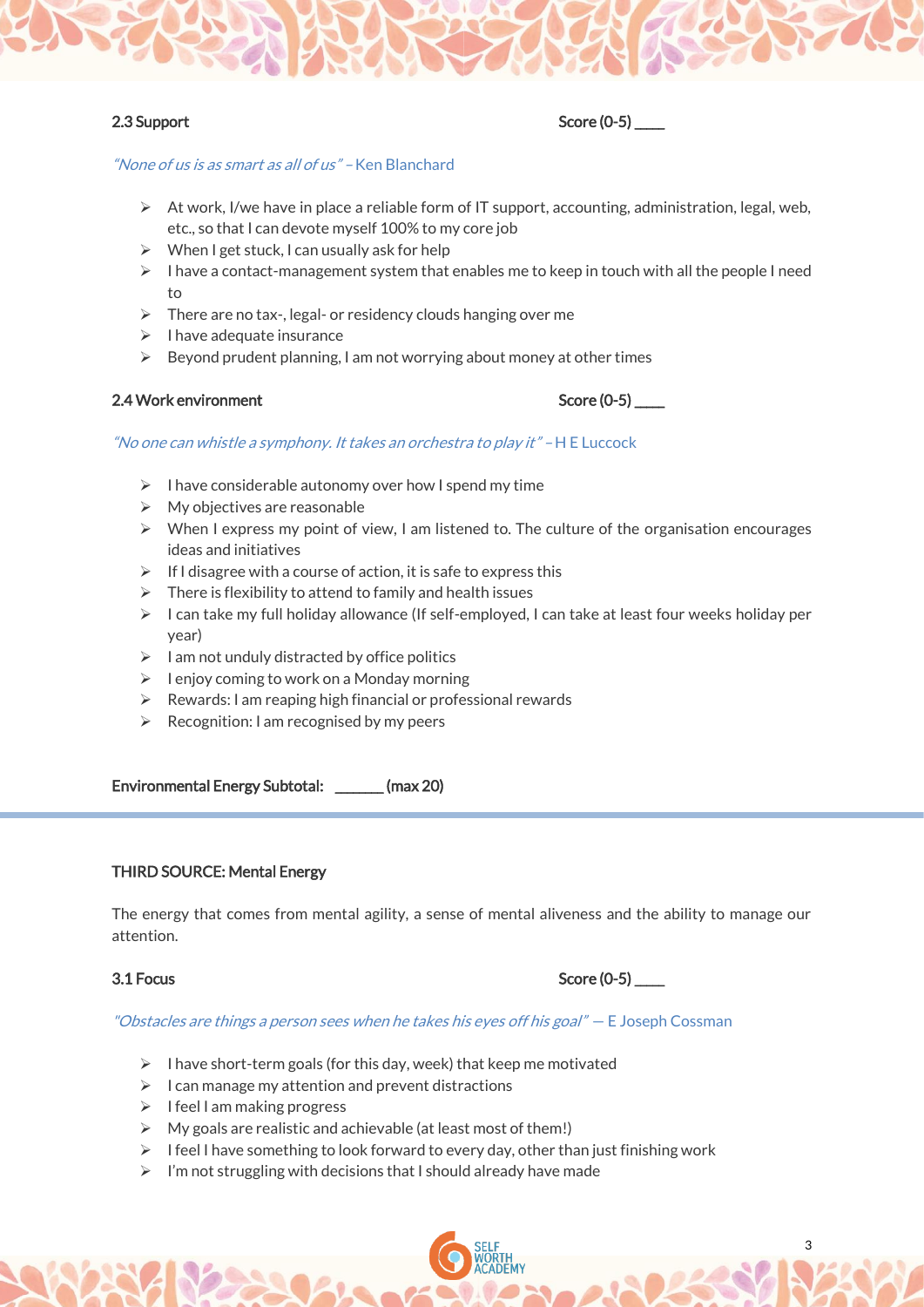"Man's mind, once stretched by a new idea, never regains its original dimensions" — Oliver Wendell **Holmes** 

- $\triangleright$  I don't create excuses to avoid learning; I can tolerate the imperfections that go with being a student. I'm able to make mistakes as part of a learning process, without embarrassment
- $\triangleright$  I can place myself in the position of "student": I don't always have to be "teacher"
- ➢ I'm learning something now that stretches my understanding, memory or awareness
- $\triangleright$  My self awareness includes increasing awareness of my levels of personal energy and selfconfidence, and the circumstances in which these may fluctuate

# 3.3 Dealing with Change Score (0-5) Score (0-5)

### "To improve is to change, to be perfect is to change often"  $-$  Winston Churchill

- $\triangleright$  When plans change, I can deal with that without becoming angry or depressed
- $\triangleright$  I can support change rather than being critical or resenting it
- $\triangleright$  There is variety in my life
- $\triangleright$  I demonstrate flexibility in my day-to-day dealings with people
- ➢ I can courteously deal with interruptions, traffic jams and unexpected obstacles

### 3.4 Influence & Communication skills Score (0-5)

### "The key to successful leadership today is influence, not authority" — Ken Blanchard

- $\triangleright$  I am able to say No, when necessary to defend my wellbeing or my plan for the day
- $\triangleright$  I am not postponing a dreaded conversation
- $\triangleright$  I can introduce myself with reasonable confidence
- $\triangleright$  My communication skills are constantly improving, including my ability to influence others
- ➢ I am able to make requests: to say what I want or need
- $\triangleright$  I can deal with refusal or rejection
- $\triangleright$  I constantly develop problem-solving skills

### 3.5 Curiosity Score (0-5) \_\_\_\_\_

### "Variety's the spice of life / That gives it all its flavor" — William Cowper

- $\triangleright$  I have adequate variety in my life
- $\triangleright$  My self-care routine is healthy, not boring
- $\triangleright$  I am constantly learning and discovering new things
- ➢ I can see new professional challenges ahead, to which I look forward
- $\triangleright$  I find my work interesting

### Mental Energy Subtotal: \_\_\_\_\_\_\_\_



4

# 3.2 Learning Score (0-5)  $\sim$  Score (0-5)

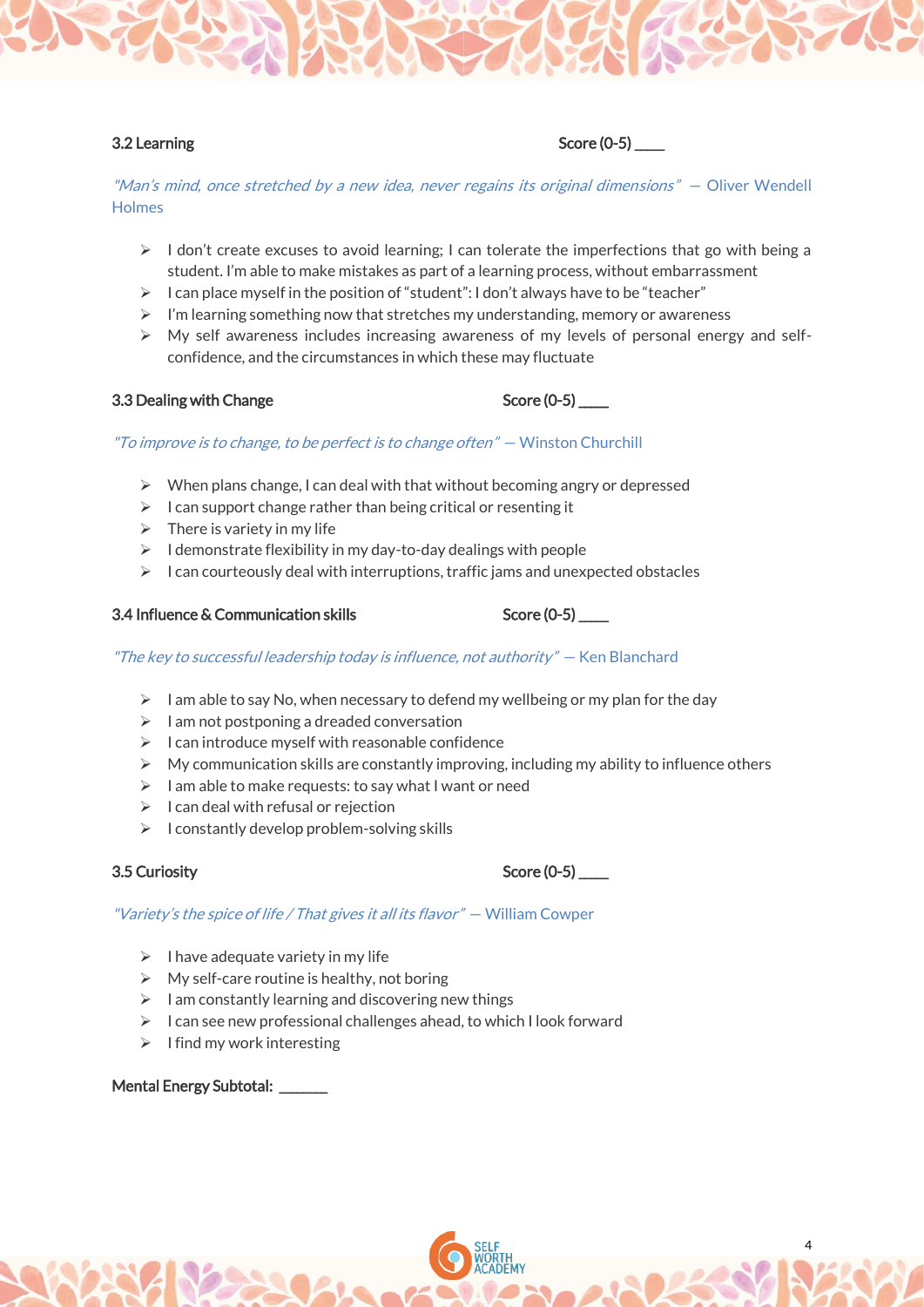# FOURTH SOURCE: Emotional Energy

The energy that comes from a sense of feeling good inside, appropriate boundaries with others and a positive outlook on the future.

"I found the GOOD in Goodbye" — Beyoncé Knowles

- ➢ When I fail to stick to my plan, I can accept the failure and let-go. Yesterday's failure does not cause me to give up today
- $\triangleright$  I choose my battles: I don't get involved in affairs that don't concern me
- $\triangleright$  I accept my own imperfections; I don't get discouraged by my own flaws and mistakes
- $\triangleright$  I can tolerate the fact that others are imperfect, so I don't waste energy on getting angry with people or situations that I cannot change
- ➢ I can let go of impossible objectives, without excessive self-reproach
- $\geq 1$  don't live life in a constant state of guilt; I don't suffer from self-flagellation or remorse
- $\triangleright$  I can let go feelings of envy or jealousy

# 4.2 Optimism Score (0-5)

### "Pessimism leads to weakness, optimism leads to power" — William James

- $\triangleright$  Even in dark times, I can hope for a better future
- $\triangleright$  I look for the opportunity in every change
- $\triangleright$  I actively cultivate an attitude of gratitude in the present, even in tough times
- $\triangleright$  I am usually drawn to positive people

# 4.3 Awareness of strengths and talents Score (0-5) \_\_\_\_\_

### "A really great talent finds its happiness in execution" – Goethe

- $\triangleright$  I can recall times when I have been successful
- $\triangleright$  I can list at least five positive qualities that have enabled me to be successful
- $\triangleright$  I can take stock honestly, identifying weaknesses without drifting into negative thinking about myself
- $\geq 1$  don't suffer from guilt, nor constantly beating myself up
- $\triangleright$  I can take feedback even unfair criticism without being consumed by anger, bitterness or fear

# 4.4 Self discipline Score (0-5) \_\_\_\_\_

### "Because of their size, parents may be difficult to discipline properly"  $- P. J. O'$ Rourke

- $\geq 1$  can delay gratification until a task is done or it's time e.g. for food
- $\triangleright$  I don't depend on a deadline to get a job done
- ➢ I don't abandon self-care (e.g. exercise) for convenience or just "I don't feel like it" reasons
- $\geq 1$  can do things that I don't want to do

# 4.1 Letting Go Score (0-5) Score (0-5)



5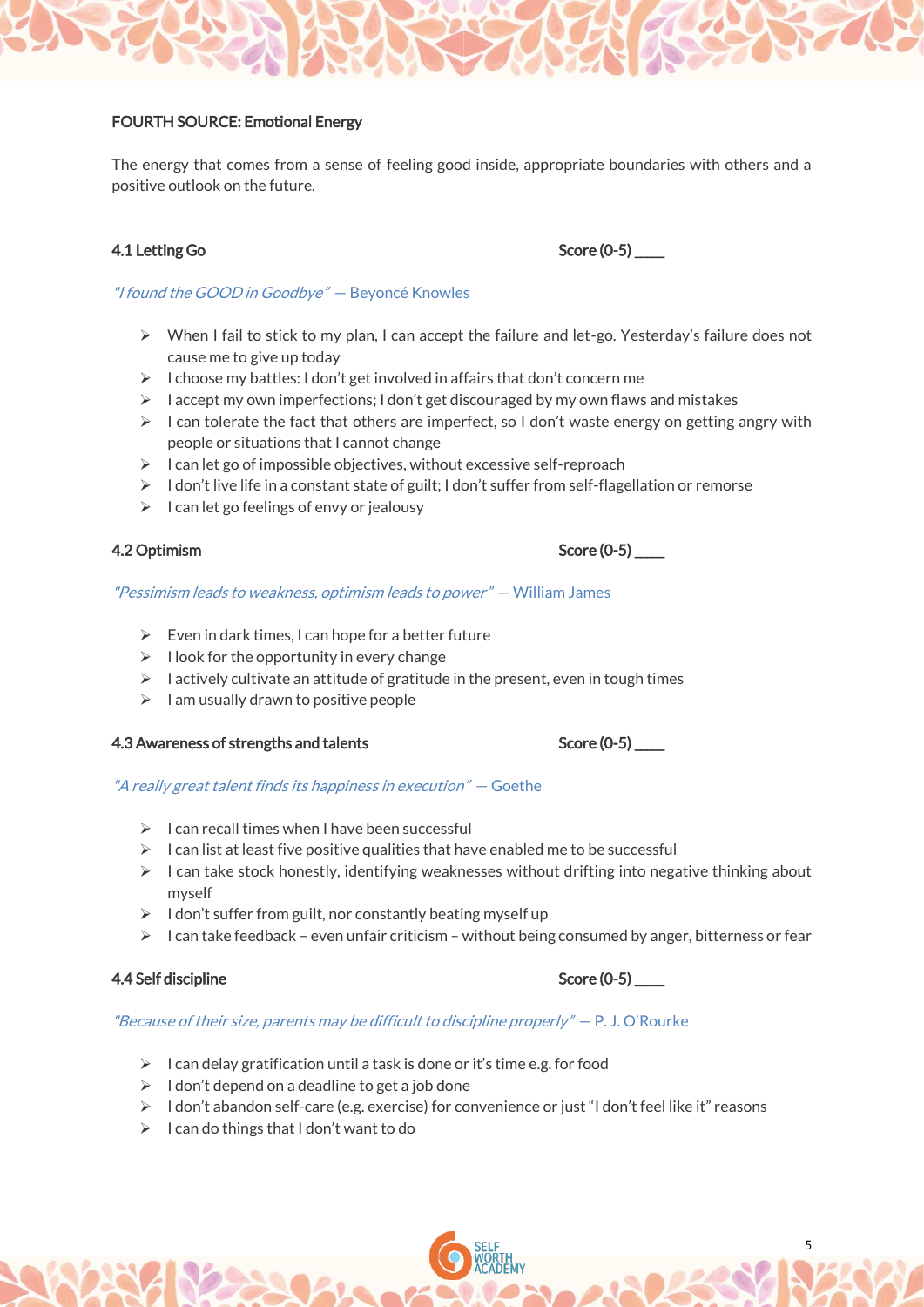"Smile, breathe and go slowly" – Thich Nhat Hanh

- ➢ Self-nurturing: In tough times, I take even more care of myself
- $\triangleright$  I know what my emotional needs are, and I take care of these
- ➢ Appearance: I feel confident in how I look (clothes, hair, shoes, accessories)
- $\triangleright$  I can spend moments with myself, with perfect peace and ease
- ➢ I do not comfort-eat, (or drink), as a substitute for emotional "food"
- $\geq 1$  do not suffer from addictions (e.g. alcohol, food, sex, gambling, internet, video games etc)

### Emotional Energy Subtotal: \_\_\_\_\_\_\_\_

# FIFTH SOURCE: Social Energy

The energy that comes from supportive and stimulating interaction with friends, family and community: particularly people who help us to see ourselves.

### 5.1 Connection to others Score (0-5) Score (0-5)

"A true friend never gets in your way, unless you happen to be going down" - Arnold H. Glasow

- $\triangleright$  I feel safe with my work colleagues: there is not a culture of gossip, nor cloak-and-dagger politics
- $\triangleright$  I feel supported and encouraged by close friends and family members
- ➢ I have let go of people (or events) that drag me down
- $\triangleright$  I have people whom I can talk to, that inspire me

### 5.2 Asking for help Score (0-5) \_\_\_\_\_

### "Remind yourself that it's OK not to be perfect." - Anon

- $\triangleright$  I'm able to ask for help, rather than struggle alone
- $\triangleright$  I can overcome my reluctance to talk about my issues or the decisions I need to make
- $\triangleright$  I can make requests without obligating, blaming or manipulating other people

### 5.3 Healthy inter-dependence Score (0-5) Score (0-5)

"The victim mindset dilutes the human potential. By not accepting personal responsibility for our circumstances, we greatly reduce our power to change them." – Steve Maraboli

- ➢ I take responsibility for my own life, including my energy levels and self-esteem
- $\triangleright$  I am not overly dependent on a spouse, parent or any other one individual
- $\triangleright$  When I think about low energy or confidence, I do not find myself blaming others
- $\triangleright$  I do not regard myself as responsible for the happiness of welfare of another adult
- $\triangleright$  I am not trying to rescue "problem people" as a means to provide meaning in my own life

6

4.5 Self care Score (0-5)  $\sim$  Score (0-5)

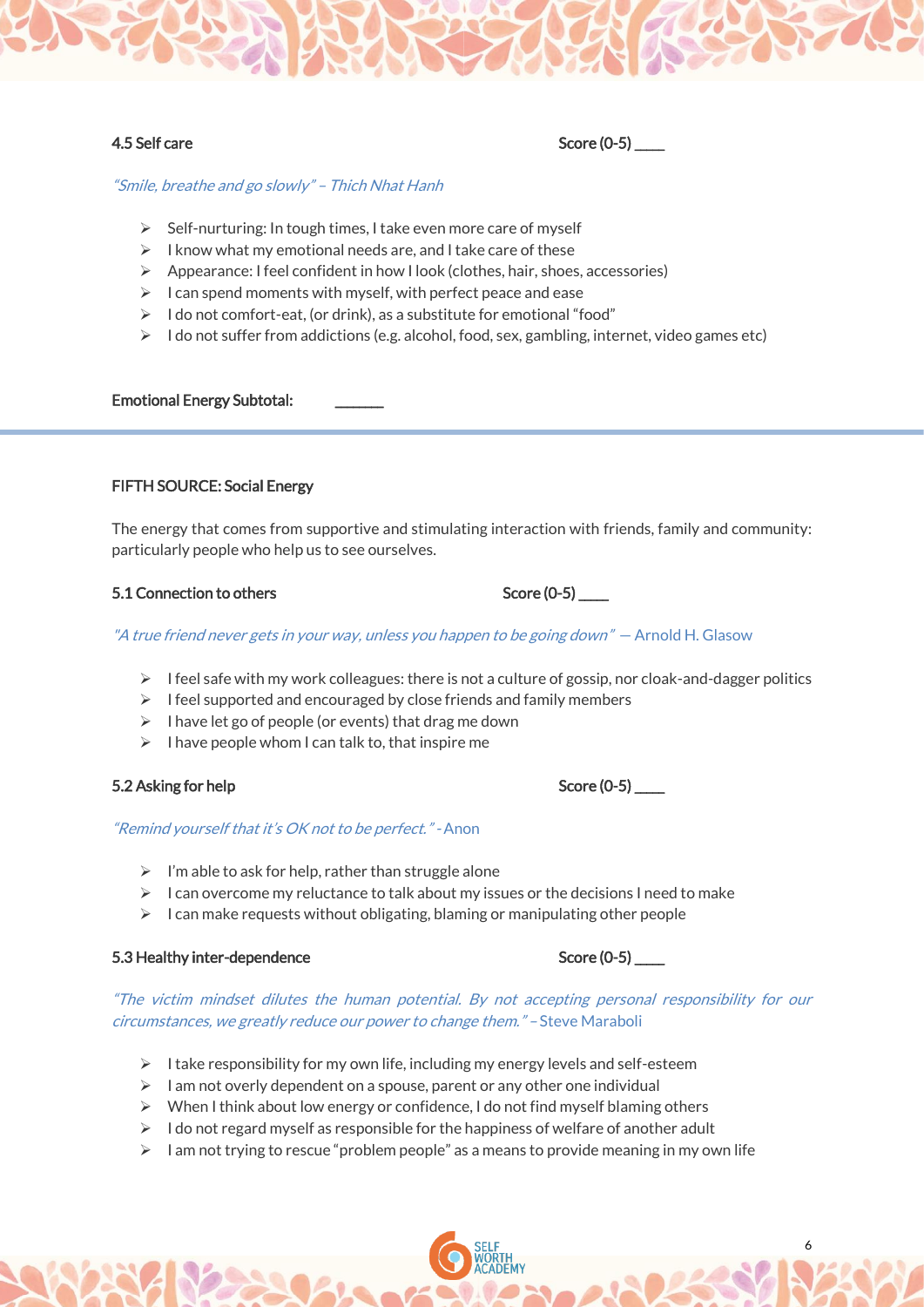# 5.4 Regular interaction Score (0-5)  $\sim$  Score (0-5)

"There are no strangers here, only friends you have not yet met" – William Butler Yeats

- $\triangleright$  Every week, I am meeting and conversing with someone who inspires me
- $\triangleright$  I have friends whom I trust and whom I interact with regularly
- $\triangleright$  For relaxation, I am not dependent on video games, TV or solitary leisure activities
- ➢ When I'm with friends, I don't feel bored, nor do I need to role-play
- ➢ When I come away, I feel energised and not drained

### Social Energy Subtotal:

# SIXTH SOURCE: Purposeful Energy

The energy that comes from a sense of *significance* in one's life, whether than comes from humanistic, spiritual or other sources.

# "Life is without meaning. You bring the meaning to it" - Joseph Campbell

- $\triangleright$  I know why I come to work; and even on days that this objective is not being fully realised, it's still worth it.
- $\triangleright$  I can see the value I bring, and I do not define my work-satisfaction simply by how many tasks I get done. I accept that I won't get it all done, and I have come to terms with that
- ➢ My personal values (e.g. inspiration, freedom, excellence, etc.) are fully expressed in the work that I do
- $\triangleright$  There is something that really interests me, that I can always turn to for inspiration

# 6.2 Integrity Score (0-5)

"Integrity is doing the right thing even when no one is watching." - C.S. Lewis

- $\triangleright$  I'm not doing anything that is out of integrity with my values
- $\triangleright$  I do not lie or exaggerate. In particular, I am honest with myself
- $\triangleright$  I don't have any personal habits that diminish my self-esteem
- $\triangleright$  My actions are congruent with my words

# 6.3 Sense of contribution Score (0-5) \_\_\_\_\_

### "Aim above morality. Be not simply good, be good for something." – Henry David Thoreau

- $\triangleright$  I'm using my talents in a way that's useful to others
- ➢ I have a purpose beyond my own self-interest
- $\triangleright$  I know that I'm contributing, so I'm not dependent on the applause of others
- $\triangleright$  My attitude to life includes prioritising self-care as high as my care for others

7

6.1 Purpose Score (0-5)